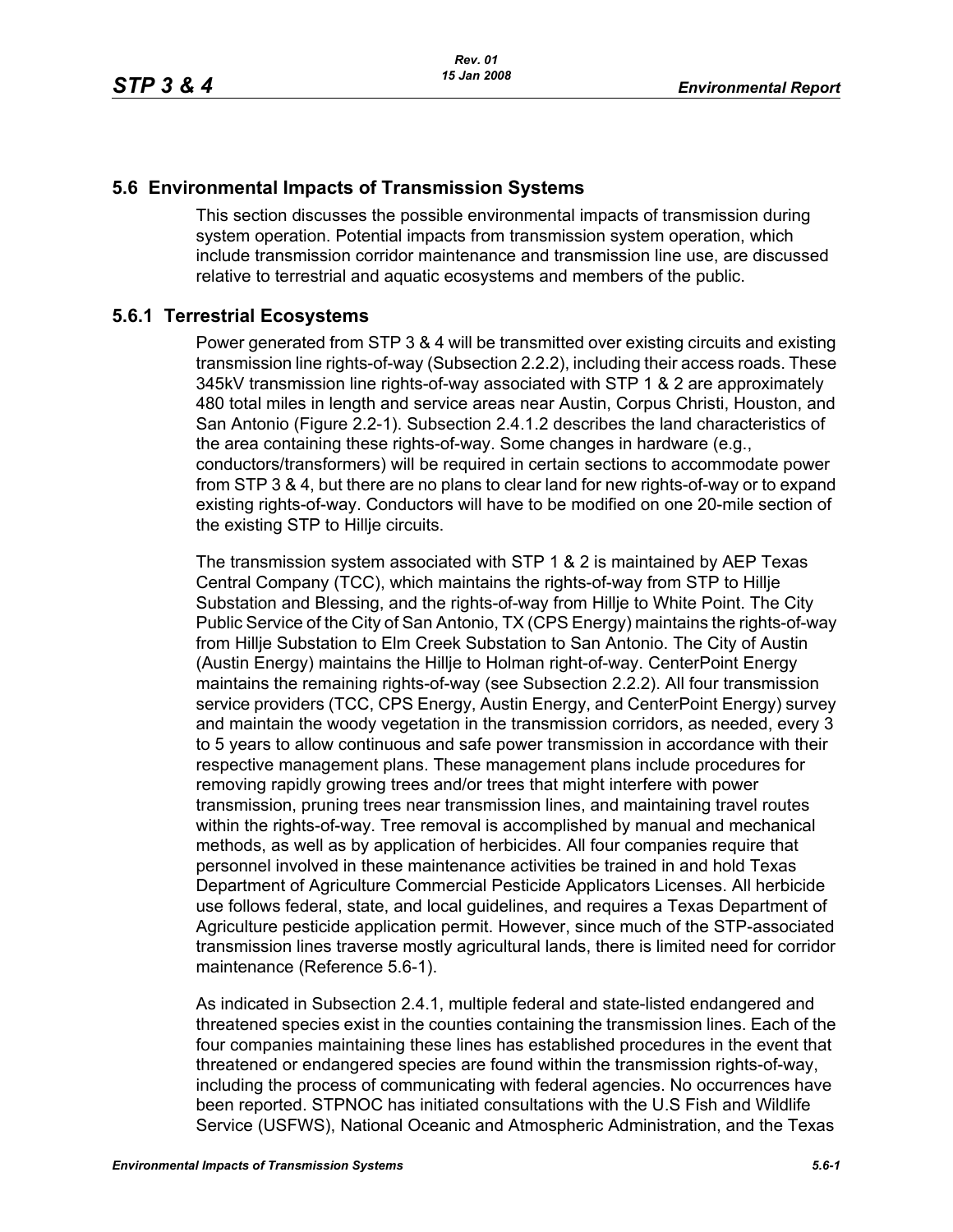Parks and Wildlife Department concerning endangered and threatened species relative to plant construction impacts (References 5.6-2, 5.6-3, 5.6-4). AEP has procedures in place to document transmission line mortalities of large birds, should they occur, and to deal with bird nests found in hazardous locations along the corridors.

No areas designated by the USFWS as "critical habitat" for threatened or endangered species occur on or immediately adjacent to existing transmission rights-of-way associated with STP 1 & 2. None of the transmission lines cross state or federal parks, wildlife refuges, or preserves or wildlife management areas.

Other "important" species are likely to use these transmission rights-of-way, including game species like deer, rabbits, squirrels, dove, and possibly quail. However, the infrequent vegetation management activities employed to maintain the rights-of-way are unlikely to disturb these animals for periods much longer than the duration of the activity and these activities, primarily tree removal, could benefit those species by providing more open habitats.

The effects of transmission line maintenance and vegetation management on terrestrial biota were evaluated in the Generic Environmental Impact Statement (GEIS) for License Renewal of Nuclear Plants (Reference 5.6-5), which included analysis of STP 1 & 2. It was determined that these activities did not lower habitat diversity or cause significant changes in surrounding habitats. Impacts on wildlife because of these activities were found to be of SMALL significance at operating nuclear power plants. Based on AEP, Austin Energy, CenterPoint Energy, and CPS Energy procedures, the NRC analysis of the impacts of existing right-of-way management, and the fact that no additional right-of-way maintenance activities would be needed, STPNOC concludes that the effects of transmission line maintenance on terrestrial biota in existing transmission line right-of-way would be SMALL.

The effects of transmission line maintenance and vegetation management on floodplains and wetlands were also evaluated in the GEIS (Reference 5.6-5). The impacts were found to be of small significance at operating nuclear power plants. Based on the NRC analysis and the lack of additional right-of-way maintenance activities, STPNOC concludes that the effects of continued transmission right-of-way maintenance on terrestrial biota in floodplains and wetlands will be SMALL.

Avian mortality resulting from collisions with transmission lines was evaluated in the GEIS (Reference 5.6-5). The impacts were found to be of SMALL significance at operating nuclear power plants. Given that no new rights-of-way or additional right-ofway maintenance activities are associated with STP 3 & 4, impacts due to avian collisions will be SMALL.

No significant impacts from electromagnetic fields associated with transmission lines were identified in the GEIS for terrestrial biota (Reference 5.6-5), so these impacts would be of SMALL significance. The GEIS for license renewal (Reference 5.6-5) stated, "Several studies have quantified the amount of ozone generated and concluded that the amount produced by even the largest lines in operation (765 kV) is insignificant. Ozone concentrations generated by transmission lines are therefore too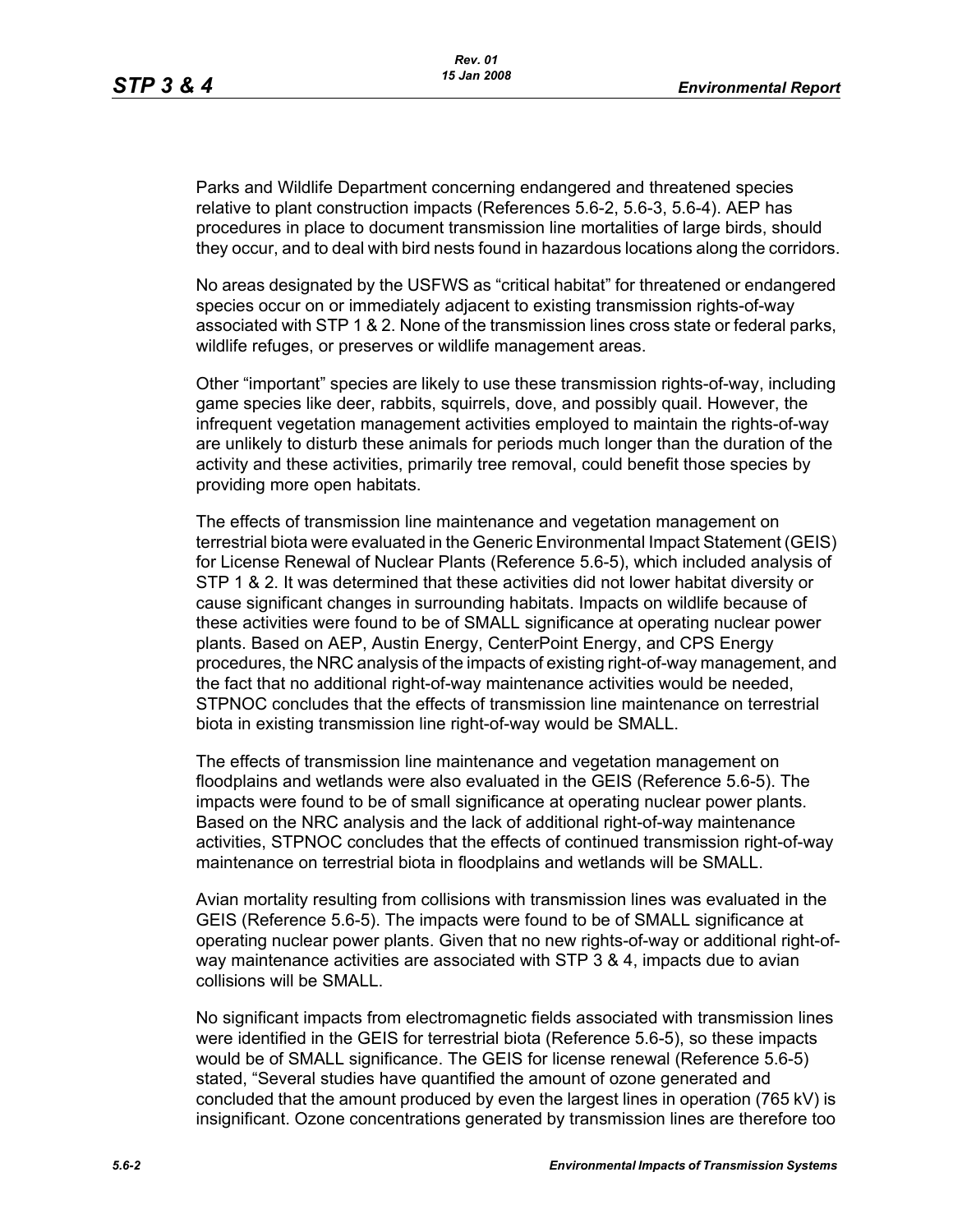low to cause any significant effects." Since these lines are 345kV, there are also no adverse impacts from ozone formation.

Based on the established procedures of AEP, Austin Energy, CenterPoint Energy, and CPS Energy, the analysis the NRC completed for the GEIS (Reference 5.6-5), and the lack of additional corridor maintenance activities, potential impacts associated with routine corridor maintenance activities on terrestrial resources would be SMALL.

## **5.6.2 Aquatic Ecosystems**

Operation and maintenance of power transmission facilities that encompass switchyards, conductors, transmission towers, and substations have the potential to affect important aquatic habitats and species. Impacts of building, operating, and maintaining the existing STP transmission facilities were assessed in the Final Environmental Statements for construction (Reference 5.6-6) and operation (Reference 5.6-1) for STP 1 & 2. With regard to operating and maintaining STP 1 & 2 transmission facilities, the NRC observed (Reference 5.6-1) that limited right-of-way maintenance would be required because the lines traverse mostly agricultural land.

Subsection 2.2.2 describes the nine 345kV transmission circuits that connect STP 1 & 2 to the regional electric grid. These nine circuits leave the site by way of three rightsof-way:

- *(1)* An eastern right-of-way with two circuits that move east to Velasco (Brazoria County).
- *(2)* A middle right-of-way with six circuits that move northwest to Hillje.
- *(3)* A western right-of-way with a single circuit that moves southwest to Blessing (Matagorda County).

At Hillje, the middle right-of-way splits into four rights-of-way that extend northeast, northwest, west, and southwest. Four transmission service providers are involved in operating and maintaining the transmission lines that connect STP to the regional electric grid and in managing vegetation within these transmission corridors: CenterPoint Energy, AEP, Austin Energy, and CPS Energy. Subsections 2.2.2 and 5.6.1 explain which entity is responsible for managing which transmission circuit and right-of-way; Subsection 5.6.1 also describes these transmission service providers' current vegetation management practices.

Impacts to aquatic ecosystems associated with operation and maintenance of existing transmission lines are almost always small, limited to some minor erosion and sedimentation associated with maintaining transmission system equipment and access roads (Reference 5.6-5). The use of chemicals, chiefly herbicides, in right-ofway vegetation management is also analyzed, but use of these chemicals is mitigated by the use of EPA-registered formulations that are approved for use in utility rights-ofway (Reference 5.6-5). All four of the transmission service providers require chemical applicators to be trained in the safe use of herbicides and require supervisory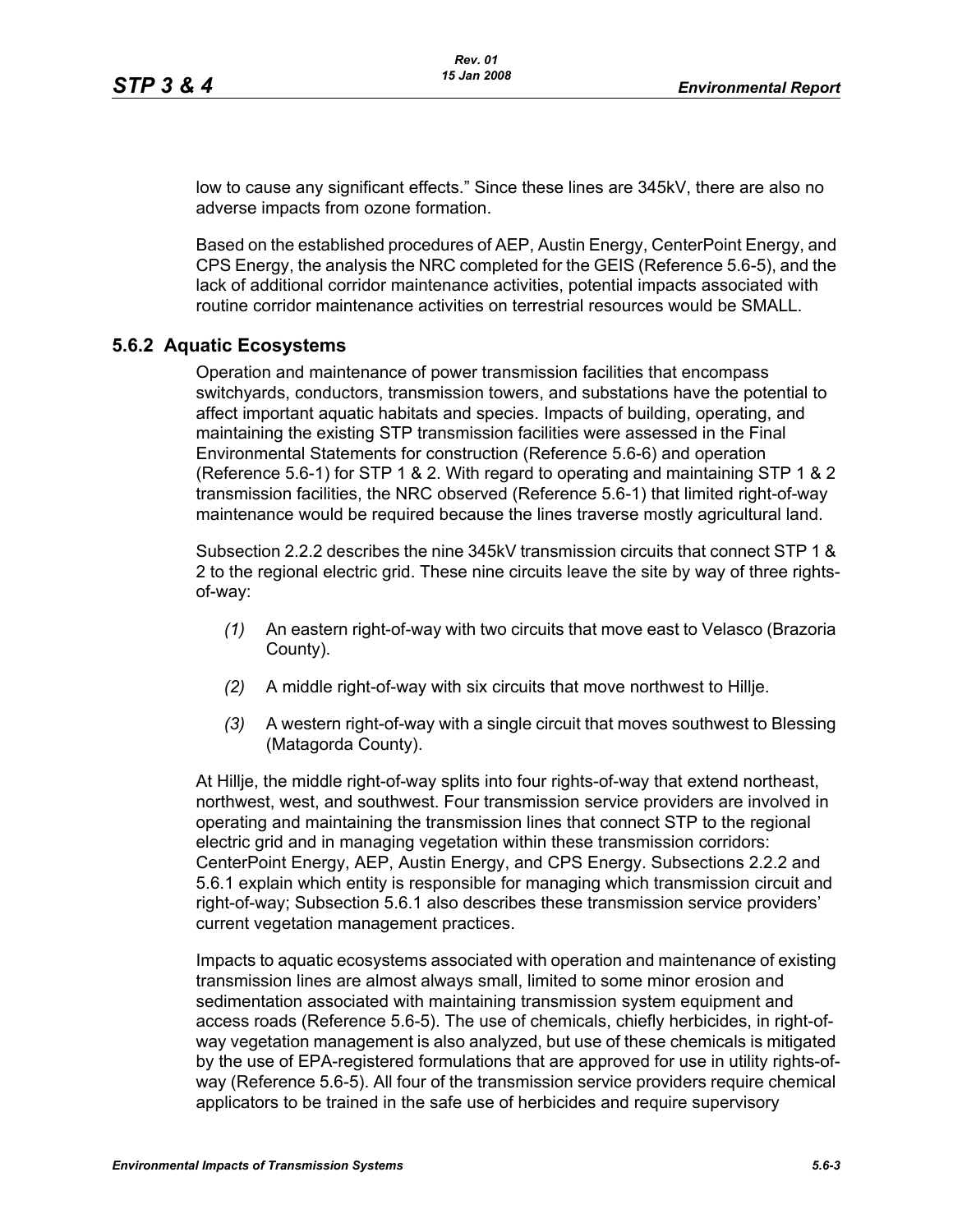personnel to hold Texas Department of Agriculture Commercial Pesticide Applicators Licenses.

# **5.6.2.1 Important Habitats**

As discussed in ER Section 2.4, the existing transmission lines cross typical habitats associated with the coastal prairie region of east Texas: agricultural fields, forests, and pasture/rangeland. However, the westernmost lines reach into the Texas "Hill Country," with different habitats such as Edwards Aquifer springs and karst areas. No areas designated by the USFWS as "critical habitat" for endangered or threatened species are crossed by these rights-of-way, nor do they cross any state or federal parks, wildlife refuges or preserves, or wildlife management areas. While the existing transmission lines do not cross any state or national park, wildlife refuge, or conservation area, they do cross perennial and intermittent streams and associated floodplains or wetlands.

The GEIS for License Renewal of Nuclear Plants (Reference 5.6-5), which included analysis of STP 1 & 2, observes that impacts of transmission system operation and maintenance on surface water quality and aquatic communities is of small significance when utilities employ "proper management practices" with respect to vegetation management, soil erosion, and application of herbicides. The transmission lines associated with the STP facility cross land that is mostly flat and largely agricultural (cropland, pastureland, rangeland). As a consequence, vegetation management (mechanical and chemical control of fast-growing trees and shrubs that can affect system reliability, create fire hazards, and hinder maintenance) is not a major concern, and herbicide use is minimal. The flat terrain in the coastal prairie region of Texas also reduces the potential for soil erosion and sedimentation in down-gradient wetlands and streams.

Impacts of transmission lines on important aquatic habitats during operations would therefore be SMALL and would not warrant mitigation.

#### **5.6.2.2 Important Species**

As discussed in Section 2.4, six state and federally listed fish species are known to occur in the counties crossed by STP-associated transmission lines:

- Sharpnose Shiner (*Notropis oxyrhynchus*; candidate for federal listing)
- Blue Sucker (*Cycleptus elongatus*; state-listed)
- Widemouth Blindcat (*Satan eurystomus*; state-listed)
- Toothless Blindcat (*Trogloglanis pattersoni*; state-listed)
- Opossum Pipefish (*Microphis brachyurus lineatus*; state-listed)
- Fountain Darter (*Etheostoma fonticola*; federally listed)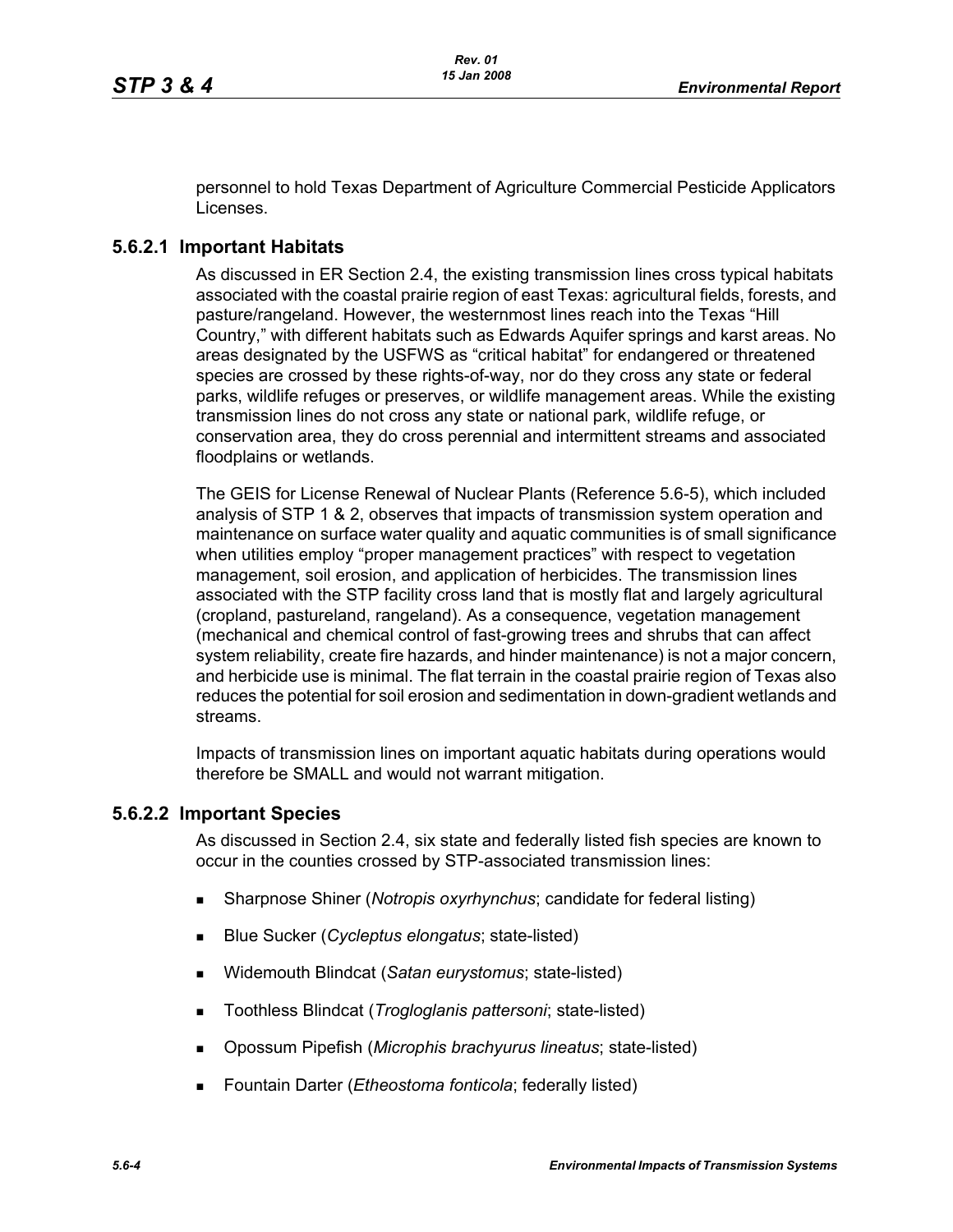The Toothless Blindcat are found in deep caves (1350 to 2000 feet below land surface) within the San Antonio segment of the Edwards Aquifer (Reference 5.6-7); activities associated with transmission system operation and maintenance are unlikely to affect them. The Fountain Darter is found only in portions of the San Marcos and Comal Rivers in Hays and Comal Counties (Reference 5.6-8). Neither river is crossed by an STP transmission line. The other two freshwater fish species—the Sharpnose Shiner and Blue Sucker—are more widely distributed and are both found in rivers (Colorado and Brazos) crossed by STP transmission lines (References 5.6-9, 5.6-10, and 5.6-11). It is unclear, however, if these species are found in the particular reaches of the rivers crossed by the transmission lines. The Opossum Pipefish, an estuarinemarine species, spawns in low salinity estuarine waters along the coast of Texas, and could be present in the lower reaches of rivers flowing into San Antonio, Copano-Aransas, and Corpus Christi Bays (References 5.6-12 and 5.6-13). These rivers are crossed by the Hillje-to-White Point transmission line.

Transmission maintenance and vegetation management practices of the four transmission service providers have been designed to minimize impacts to water quality of down-gradient streams, ponds, and impoundments and thus to aquatic populations, including sensitive aquatic populations, that inhabit these streams, ponds, and impoundments. As indicated in Subsection 2.4.1 and in the preceding paragraph, six state and federally listed fish species occur in the counties crossed by the STP transmission lines. STPNOC has initiated consultations with appropriate state and federal agencies relative to plant construction impacts on threatened and endangered species (see Subsection 5.6.1).

As discussed throughout this section, the four entities involved in transmission system operation and maintenance have adopted vegetation management and system maintenance practices that limit impacts to surface waters and aquatic communities. Also, land use and terrain in the region have the effect of reducing the amount of mechanical and chemical vegetation management that is required, thus limiting potential impacts to down-gradient wetlands and streams. For these reasons, impacts to aquatic communities from operation and maintenance of STP 3 & 4 transmission lines would be SMALL and would not warrant mitigation measures beyond those already identified in this section and addressed by the procedures of the four transmission providers.

#### **5.6.3 Impacts to Members of the Public**

As described in Subsection 2.2.2.2, the existing transmission system for STP 1 & 2 would be used for STP 3 & 4. The AEP Interconnection Study (Reference 5.6-14) calls for approximately 20 miles of conductor replacement to accommodate the additional current along the STP to Hillje right-of-way. There would be no change in line voltage and no additional rights-of-way would be needed. Some of the towers would be replaced in order to maintain the National Electric Safety Code (NESC) standards in sag clearance. The new towers would have similar footprints and appearances as the present towers and would only require temporary land disturbance to build. Therefore, the impacts to members of the public from STP 3 & 4 would be similar to those occurring with the existing transmission system. The operation and maintenance of the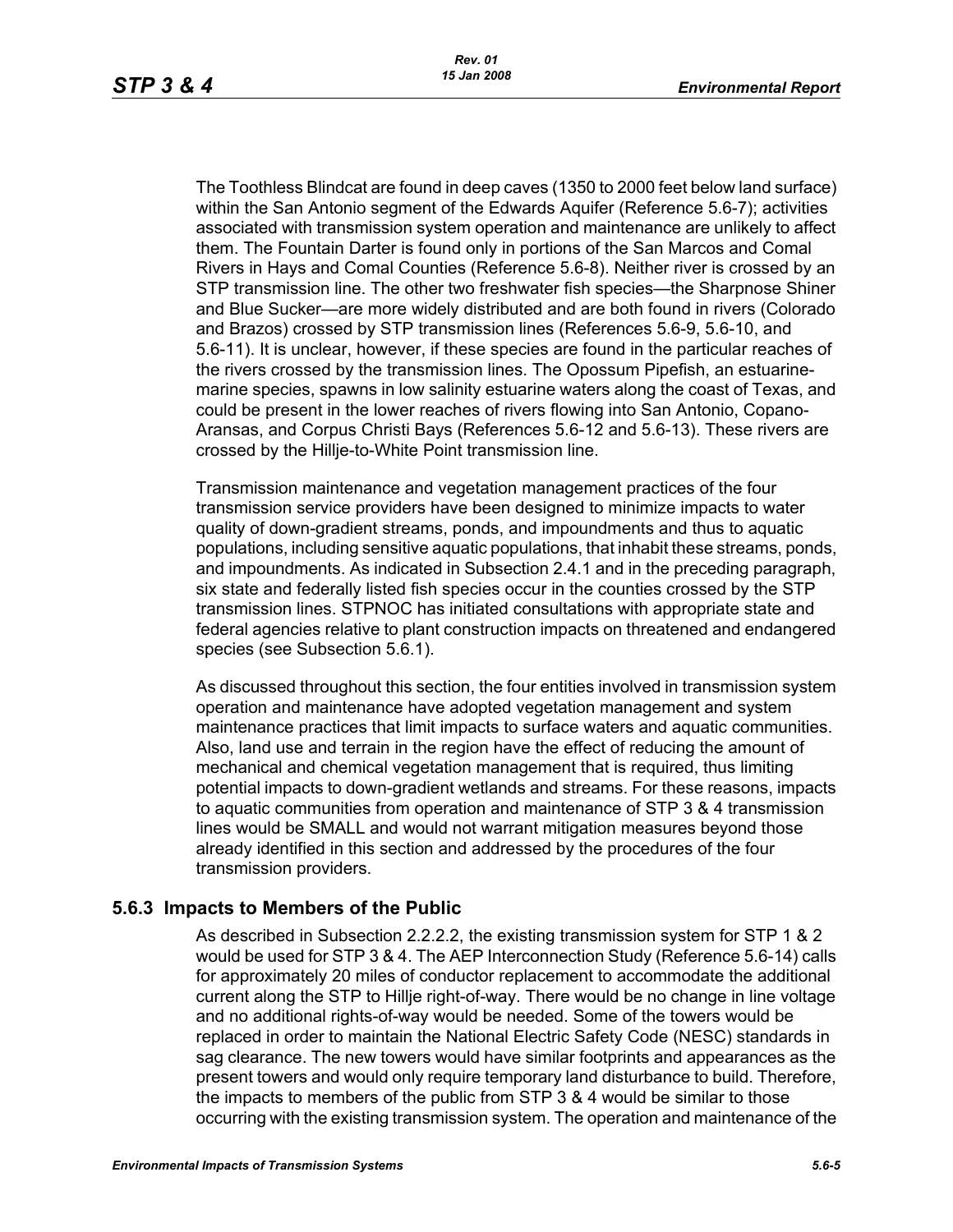upgraded transmission system may result in visual impacts, electric shock hazards, electromagnetic field exposure, noise impacts, and radio and television interference.

### **5.6.3.1 Visual Impacts**

Transmission lines for STP 1 & 2 were constructed by the transmission service providers with consideration given to environmental and visual values. These considerations would be continued throughout the modifications described in Subsection 2.2.2.2. The visual impacts of the transmission system would not change as a result of the addition of STP 3 & 4 because no new offsite transmission right-ofway is required to support STP 3 & 4. The appearance of the new towers and conductors would be consistent with the present towers and conductors and result in very little visual change. Tower maintenance, tree pruning, and other maintenance operations would continue to be done regularly by the transmission service providers. Consequently, the visual impacts to members of the public from the transmission system would be SMALL.

# **5.6.3.2 Electric Shock**

Objects located near transmission lines can become electrically charged because of their immersion in the lines' electric field. This charge results in a current that flows through the object to the ground. The current is called "induced" because there is no direct connection between the line and the object. The induced current can also flow to the ground through the body of a person who touches the object. An object that is insulated from the ground can actually store an electrical charge, becoming what is called "capacitively charged." A person standing on the ground and touching a vehicle or a fence receives an electrical shock because of the sudden discharge of the capacitive charge through the person's body to the ground. After the initial discharge, a steady-state current can develop, the magnitude of which depends on several factors, including:

- The strength of the electric field which, in turn, depends on the voltage of the transmission line ;
- The height and geometry of the individual transmission wires;
- The size of the object on the ground;
- The extent to which the object is grounded.

The NESC has a provision that describes how to establish minimum vertical clearances to the ground for electric lines having voltages exceeding 98 kV. The clearance must limit the induced current due to electrostatic effects to five milliamperes if the largest anticipated truck, vehicle, or equipment were short-circuited to ground. (Reference 5.6-15, Part 2, Rules 232C1 and 232D3c).

To reduce the potential for vehicle-to-ground short-circuit shock to vehicles parked beneath the lines, the existing transmission lines are currently designed to provide clearances consistent with the NESC 5-milliamp rule. The upgrade of the existing transmission system described in Sections 3.7 and Subsection 2.2.2.2 would likely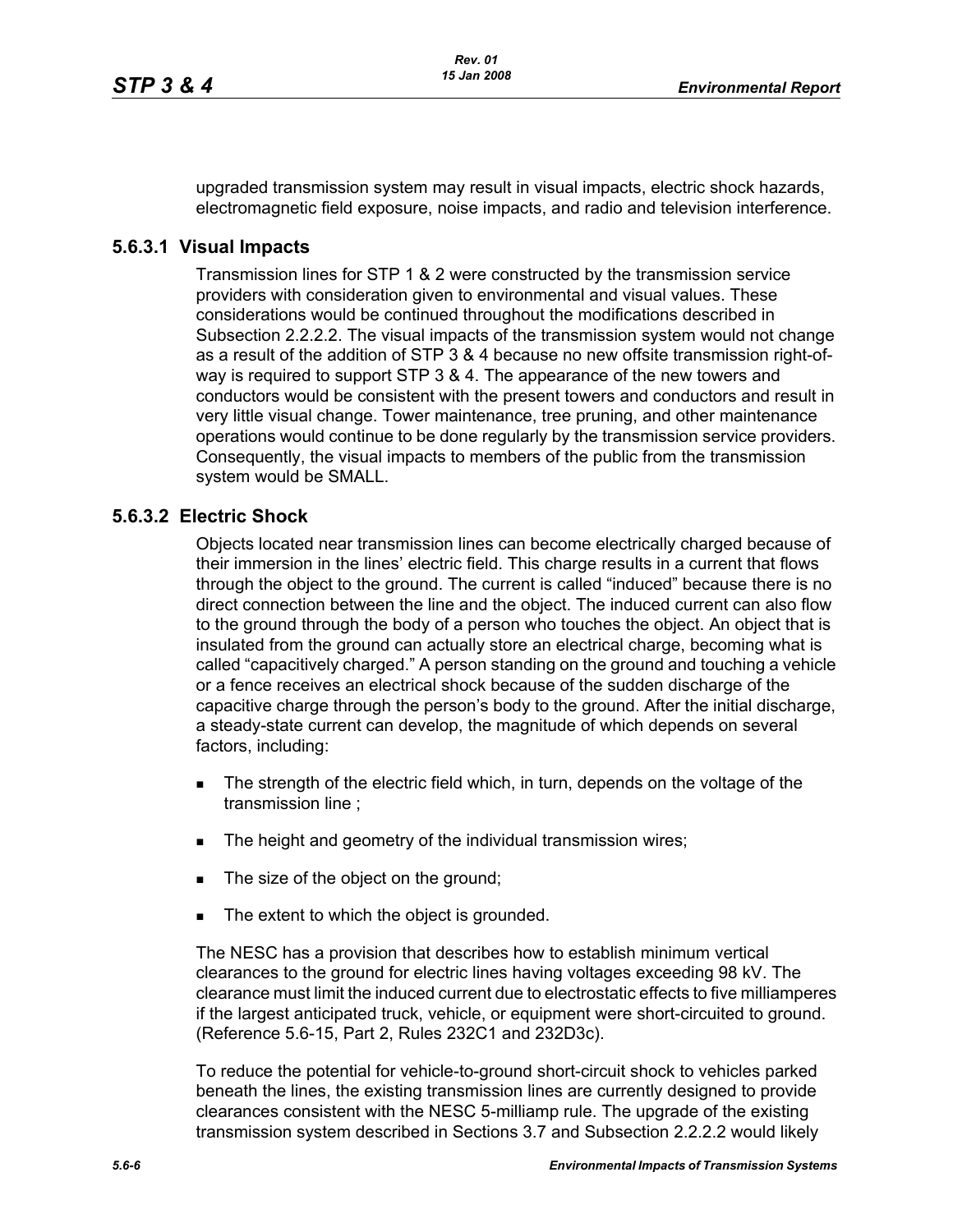change the geometry of the power lines because the new conductors would sag differently and new towers may be taller. All transmission lines would continue to comply with the NESC.

Analysis of this area of impact, detailed in the GEIS for License Renewal of Nuclear Plants (Reference 5.6-5) concludes that "potential electrical shock impacts are of small significance for transmission lines that are operated in adherence with the NESC." Because all STP transmission lines would comply with the NESC, impacts would be SMALL, and no mitigation measures would be needed.

#### **5.6.3.3 Electromagnetic Field Exposure**

In 1992, the U.S. Congress established a research and educational program designed to determine if exposure to extremely low frequency electric and magnetic fields (ELF-EMF) was harmful to humans. This research and information compilation effort was conducted jointly by the National Institute of Environmental Health Sciences (NIEHS), the National Institutes of Health, and the Department of Energy. Their findings state, "The scientific evidence suggesting that ELF-EMF exposures pose any health risk is weak." NIEHS concluded that such exposure could not be ruled as entirely safe, but that the evidence was insufficient to warrant regulatory concern (Reference 5.6-16). STPNOC concurs with this finding and will continue to monitor industry research on this subject.

#### **5.6.3.4 Noise**

High-voltage transmission lines can emit noise when the electric field strength surrounding them is greater than the breakdown threshold of the surrounding air, creating a discharge of energy. This energy loss, known as corona discharge, is affected by ambient weather conditions such as humidity, air density, wind, and precipitation, and by irregularities on the energized surfaces. The transmission lines that provide transmission service to the STP site are designed with hardware and conductors that have features to eliminate corona discharge and be corona-free up to their maximum operating voltage. Nevertheless, during wet weather, the potential for corona loss increases, and could occur if insulators or other hardware have any defects. The GEIS for License Renewal of Nuclear Plants (Reference 5.6-5) explains that corona discharge results in audible noise, radio and television interference, energy losses, and the production of ozone and is generally not a problem with 345kV transmission lines.

Corona-induced noise along the existing transmission lines is very low or inaudible, except possibly directly below the line on a quiet, humid day. Such noise does not pose a risk to humans. The four transmission service providers monitor complaints on transmission line noise, but have not received any reports of nuisance noise from members of the public. Accordingly, STPNOC does not expect there to be complaints on nuisance noise from the upgraded transmission lines and concludes impacts would be SMALL.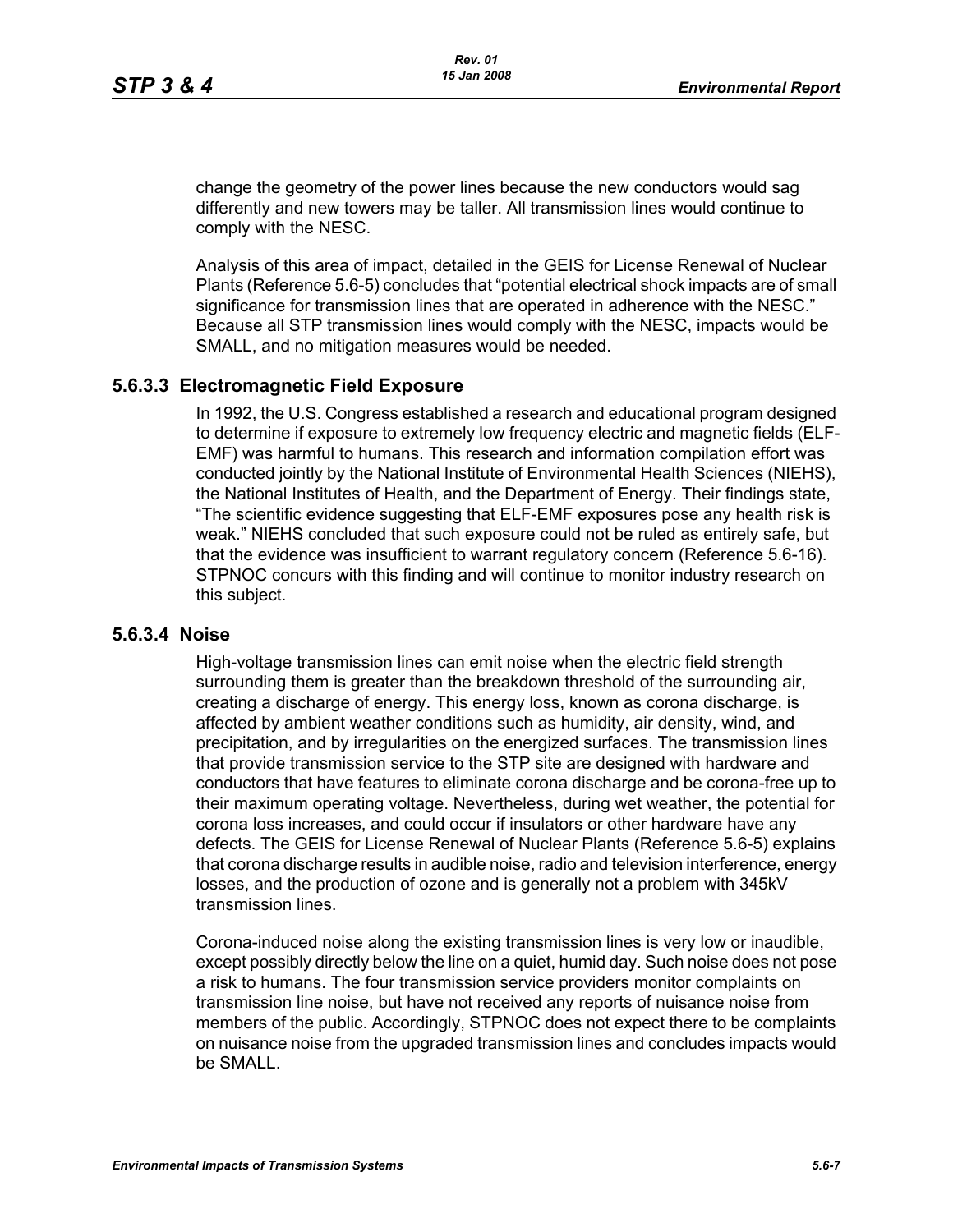# **5.6.3.5 Radio and Television Interference**

Generally, the cause of radio or television interference from transmission lines is from corona discharge from defective insulators or hardware. Should complaints on electromagnetic interference with radio or television reception occur, the transmission service provider would investigate the cause and, if necessary, replace the defective component to correct the problem. As described in Subsection 5.6.3.4, the transmission lines that provide service to the STP site are designed to be corona-free up to their maximum operating voltage. STPNOC expects that radio and television interference from the proposed upgraded transmission lines would be SMALL.

# **5.6.3.6 References**

- 5.6-1 "Final Environmental Statement Related to the Operation of South Texas Project, Units 1 and 2," NRC 1986, Docket Nos. 50-498 and 50-499. Houston Lighting and Power Company, et al. Office of Nuclear Reactor Regulation.
- 5.6-2 STPNOC 2007. Letter with enclosures to Ms. Moni Devora Belton, U.S. Fish and Wildlife Service, Houston, Texas, received from Ms. Sandra L. Dannhardt, Environmental Supervisor, South Texas Project. RE: Threatened and Endangered Species Consultation, STPEGS Units 3 and 4 Licensing Project, Matagorda County, Texas. STI No. 32111260, January, 23, 2007.
- 5.6-3 STPNOC 2007. Letter with enclosures to Mr. Rusty Stafford, National Oceanic and Atmospheric Administration, Galveston, Texas, received from Ms. Sandra L. Dannhardt, Environmental Supervisor, South Texas Project. RE: Threatened and Endangered Species Consultation, STPEGS Units 3 and 4 Licensing Project, Matagorda County, Texas, STI No. 32111261, January, 23, 2007.
- 5.6-4 STPNOC 2007. Letter with enclosures to Ms. Celeste Brancel, Texas Parks and Wildlife Department, Environmental Review Coordinator, Austin, Texas, received from Ms. Sandra L. Dannhardt, Environmental Supervisor, South Texas Project. RE: Threatened and Endangered Species Consultation, STPEGS 3 & 4 Licensing Project, Matagorda County, Texas., STI No. 32111259, January 23, 2007.
- 5.6-5 "Generic Environmental Impact Statement for License Renewal of Nuclear Plants." NRC 1996. NUREG-1437, Volume 1. Division of Regulatory Applications, Washington, D.C.
- 5.6-6 "Final environmental Statement Related to the Proposed South Texas Project Units 1 & 2," NRC 1975, Office of Nuclear Reactor Regulation, Washington, D.C., March.
- 5.6-7 "Threatened and Endangered Species in the Edwards Aquifer System," Edwards Aquifer Research and Data Center, 2006. Available at http://www.eardc.txstate.edu/endangered.html.